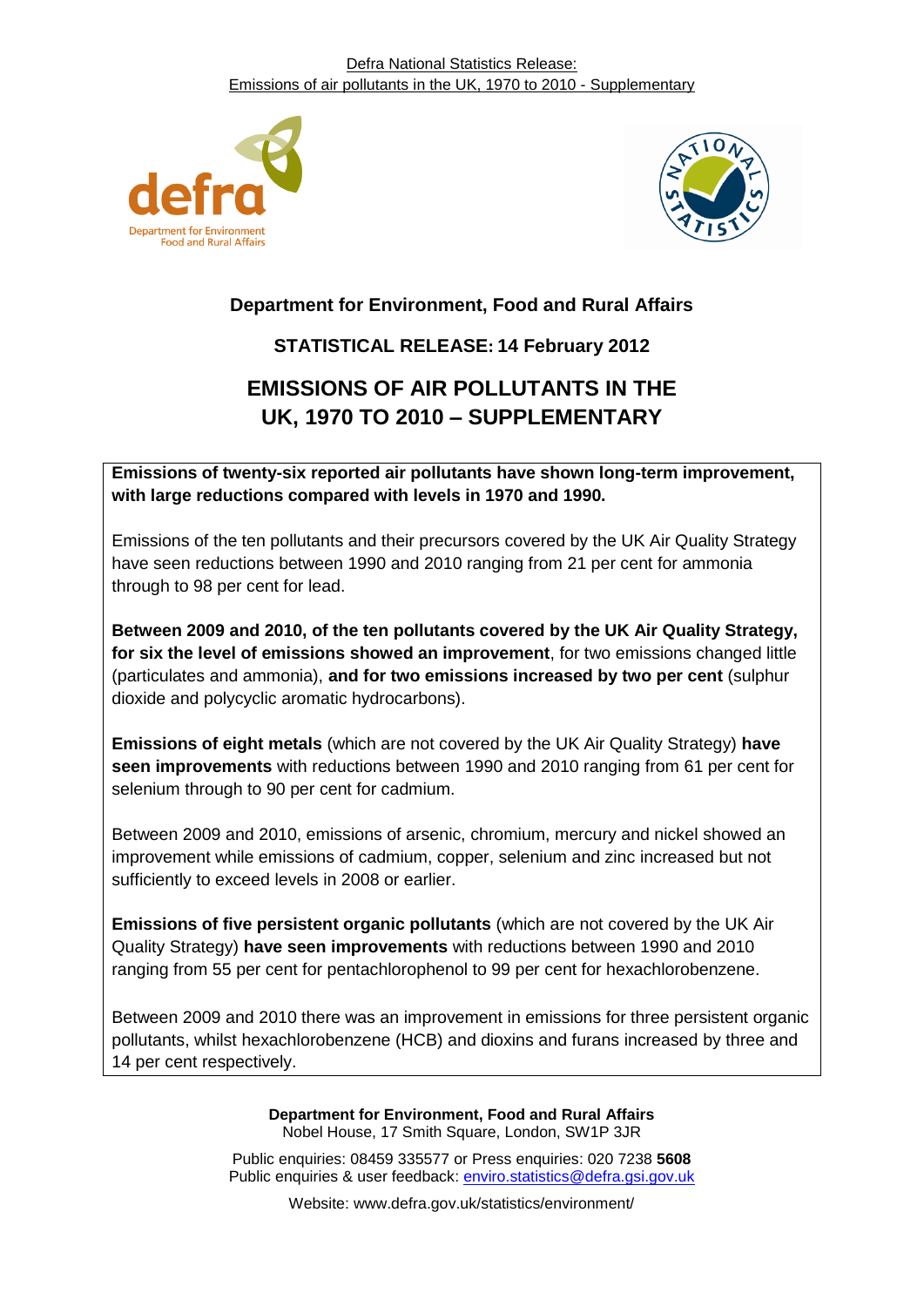#### **Why quantify UK emissions of air pollutants?**

There are many sources of air pollution, including power stations, traffic, household heating, agriculture and industrial processes. The National Atmospheric Emissions Inventory (NAEI)<sup>1</sup> provides estimates of the amount and the type of pollutants that are emitted to the air each year from all UK sources. These are estimated to help to find ways of reducing the impact of human activities and the resulting air pollutants on the environment and our health.

The statistics presented here provide the public with information on current levels of and trends in emissions of these pollutants, and are used to inform air pollution policies both nationally and internationally.

This Defra National Statistics Release includes emissions of air pollutants that are covered by the UK Air Quality Strategy:

- Benzene
- 1.3-butadiene
- carbon monoxide
- lead
- nitrogen oxides
- ozone
- particulates ( $PM<sub>10</sub>$  and  $PM<sub>2.5</sub>$ )
- ammonia
- polycyclic aromatic hydrocarbons; and
- sulphur dioxide

It also covers 16 other air pollutants including metals and persistent organic pollutants:

- **•** Arsenic
- Cadmium
- Chrominum
- Copper
- Mercury
- Nickel
- Selenium
- Zinc

1

- Lindane (Gamma HCH)
- Pentachlorophenol (PCP)
- Hexachlorobenzene (HCB)
- Polychlorinated Biphenyl (PCB)

**Department for Environment, Food and Rural Affairs** Nobel House, 17 Smith Square, London, SW1P 3JR

Public enquiries: 08459 335577 or Press enquiries: 020 7238 **5608** Public enquiries & user feedback: enviro.statistics@defra.gsi.gov.uk

<sup>&</sup>lt;sup>1</sup>//naei.defra.gov.uk/index.php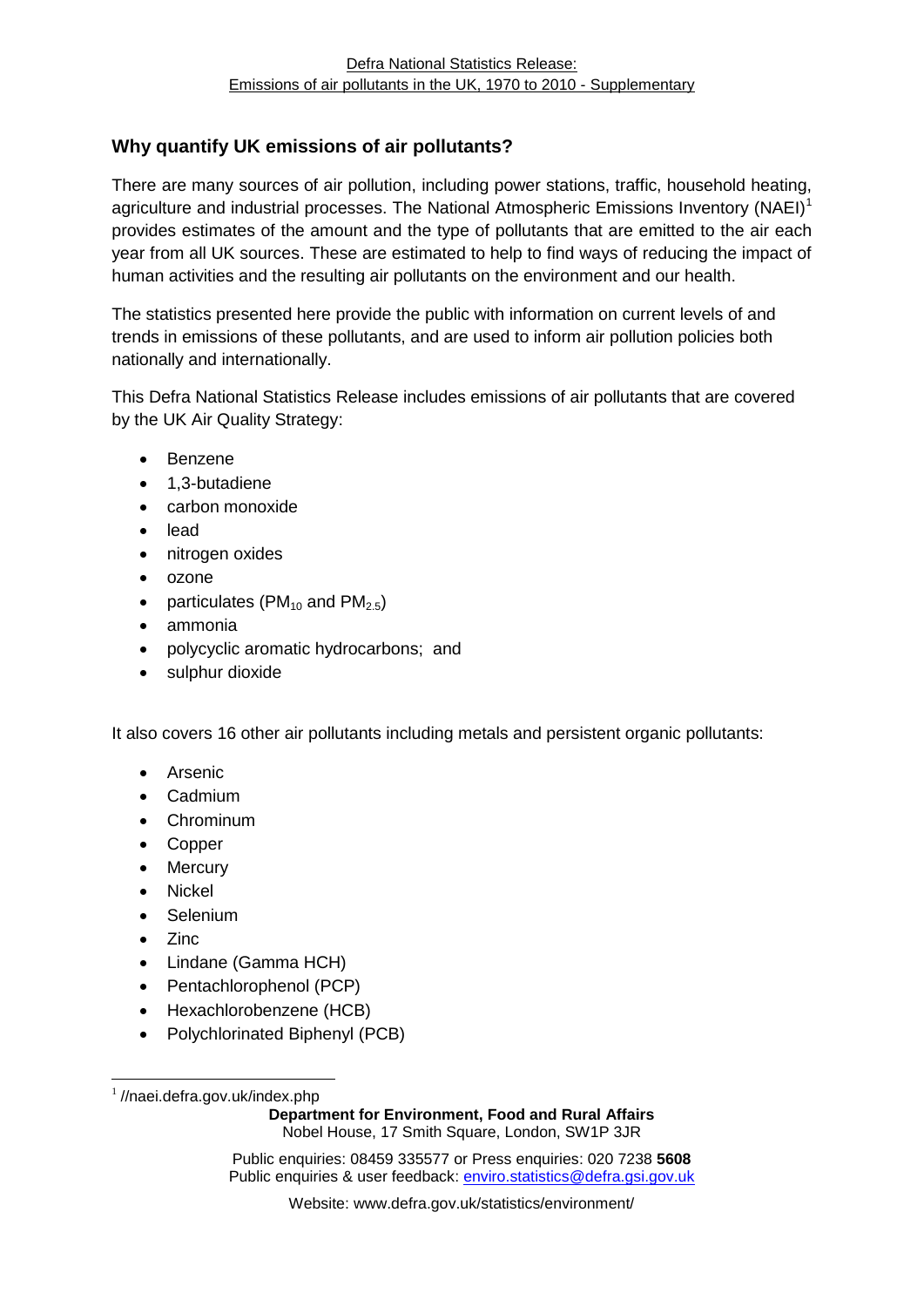- Dioxins and furans
- Non-methane volatile organic compounds (NMVOCs)
- Hydrogen chloride
- Hydrogen fluoride

1

The release is supplementary to the statistical release *Emissions of air pollutants in the UK, 1970 to 2010* of 15 December 2011. This reported emissions of sulphur dioxide, nitrogen oxides, non-methane volatile organic compounds and ammonia, which are covered by the **National Emission Ceilings Directive** (NECD) (see below). These pollutants are also presented here for completeness.

Although air pollution is an important local issue, the many pollutants can be carried long distances which means that the effects of emissions may be experienced many miles from their source.

The **UK Air Quality Strategy** contains policies for the assessment and management of air quality and implementation of European Union (EU) and international agreements including:

- The **National Emission Ceilings Directive** (NECD) sets ceilings for each EU Member State for emissions of ammonia, nitrogen oxides, sulphur dioxide and non-methane volatile organic compounds (NMVOCs). These pollutants are responsible for acidification and eutrophication of habitats, and formation of ground level ozone. Refer to the National Statistics release Emissions of air pollutants in the UK, 1970 to 2010 for more details.
- The **Convention on Long-range Transboundary Air Pollution** addresses some of the major environmental problems of the UNECE region through scientific collaboration and policy negotiation. Created in 1979, the Convention is extended by eight protocols that identify specific measures to be taken by Parties to cut their emissions of air pollutants. Parties develop policies and strategies to combat the discharge of air pollutants through exchanges of information, consultation, research and monitoring.

However not all pollutants reported are covered in the Air Quality Strategy. These other pollutants are still important in terms of potential effects on health and the wider environment, but action is not required in the UK to meet a particular standard.

Reductions in air pollutant emissions<sup>2</sup> are achieved by for example changes in fuel use (such as switching from coal to gas power stations), through reducing fuel use, through changes to industrial processes, through pollutant capture or conversion (for example catalytic convertors on vehicles), and through legal restrictions. Changes in behaviour such as making more sustainable transport choices also contribute to emissions reductions.

**Department for Environment, Food and Rural Affairs** Nobel House, 17 Smith Square, London, SW1P 3JR  $2$  For Defra policy on air emissions see www.defra.gov.uk/environment/quality/air/air-quality/

Public enquiries: 08459 335577 or Press enquiries: 020 7238 **5608** Public enquiries & user feedback: enviro.statistics@defra.gsi.gov.uk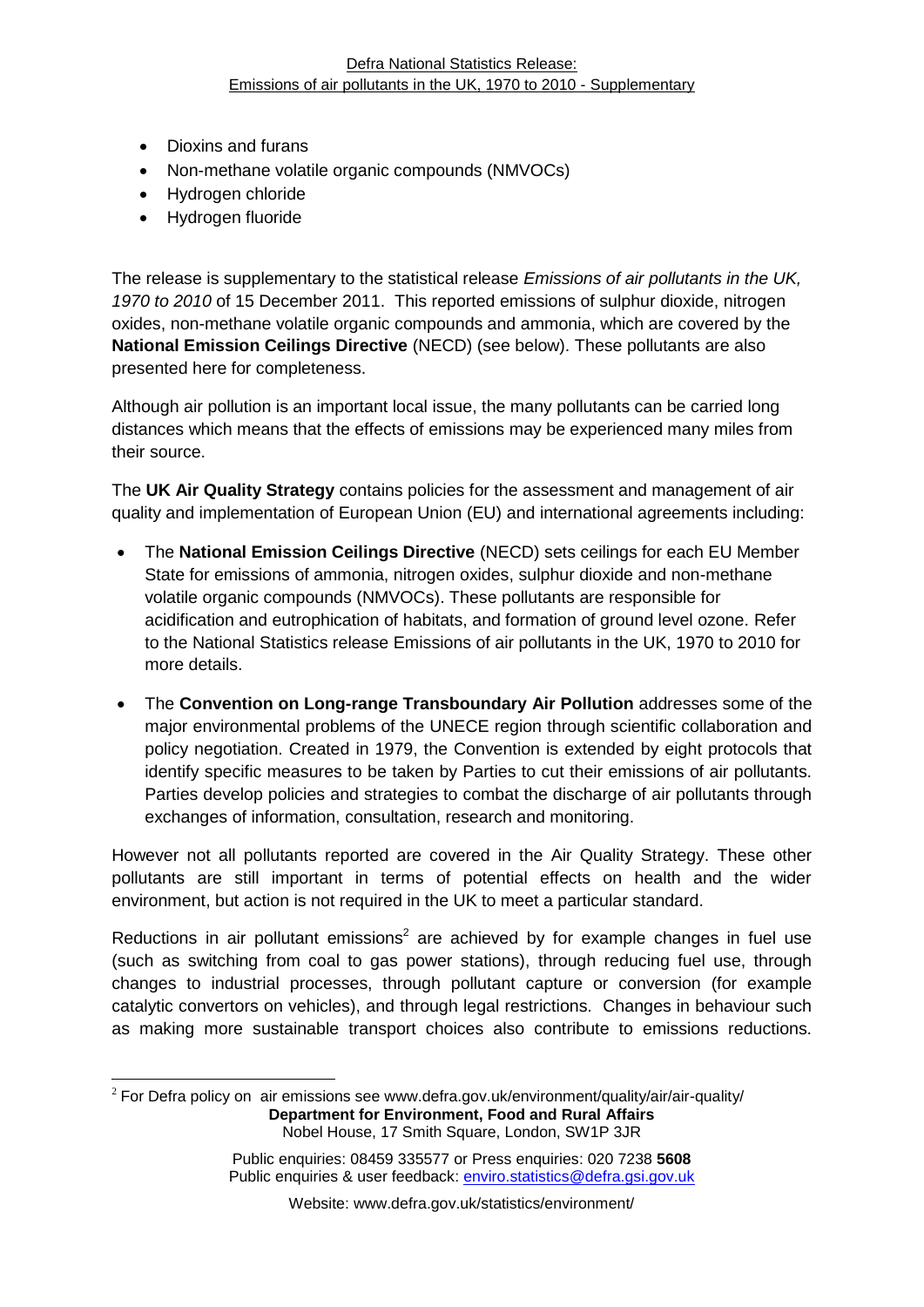Behaviour and hence the level of emissions can be also influenced by changes in fuel price and the wider economic situation.

The NAEI is used to monitor emissions against the international targets, and the UK figures are reported annually to the European Commission via the European Environment Agency<sup>3</sup>.

Some pollutants, referred to as greenhouse gases (such as carbon dioxide) may have little direct effect on health, but can contribute to changing global conditions and potentially give rise to dramatic changes in climate and sea level. Trends for greenhouse gases are produced by the NAEI, and are published separately by the Department for Energy and Climate Change<sup>4</sup>.

#### **Understanding air pollutant emissions figures**

It should be noted that the mass of the emissions for the different pollutants should not be compared as their effects on health and the environment are very different.

Whilst overall reductions in air emissions may signify reductions in potential harm to human health or to the natural environment, the way the pollutant is emitted is also important. Emissions from high chimneys (for example power stations) will not affect air quality<sup>5</sup> (concentrations of pollutants) as much as the same quantity of emissions released at ground level such as from cars and buses. This is because pollutants emitted close to the ground do not generally get dispersed as well as pollutants emitted further from the ground.

It is not possible, except for a limited number of large industrial processes, to measure emissions directly, so the NAEI is based on highly detailed assumptions on the amount of each air pollutant generated from different fuel use and activities in the UK. Refer to the NAEI<sup>6</sup> for more details.

Information on measured levels of pollutants in the air, along with their health effects, can be found on the UK Air Quality Archive. The European Environment Agency houses European air quality data and analyses, and provides a summary of the policies in place.

 $\overline{a}$ 

 $3$  www.eea.europa.eu/

<sup>4</sup> www.decc.gov.uk/en/content/cms/statistics/climate\_stats/climate\_stats.aspx

<sup>&</sup>lt;sup>5</sup> A separate Defra National Statistics Release is published annually on air quality (next release in February 2012) see www.defra.gov.uk/statistics/environment/air-quality/

<sup>6</sup> //naei.defra.gov.uk/index.php

**Department for Environment, Food and Rural Affairs** Nobel House, 17 Smith Square, London, SW1P 3JR

Public enquiries: 08459 335577 or Press enquiries: 020 7238 **5608** Public enquiries & user feedback: enviro.statistics@defra.gsi.gov.uk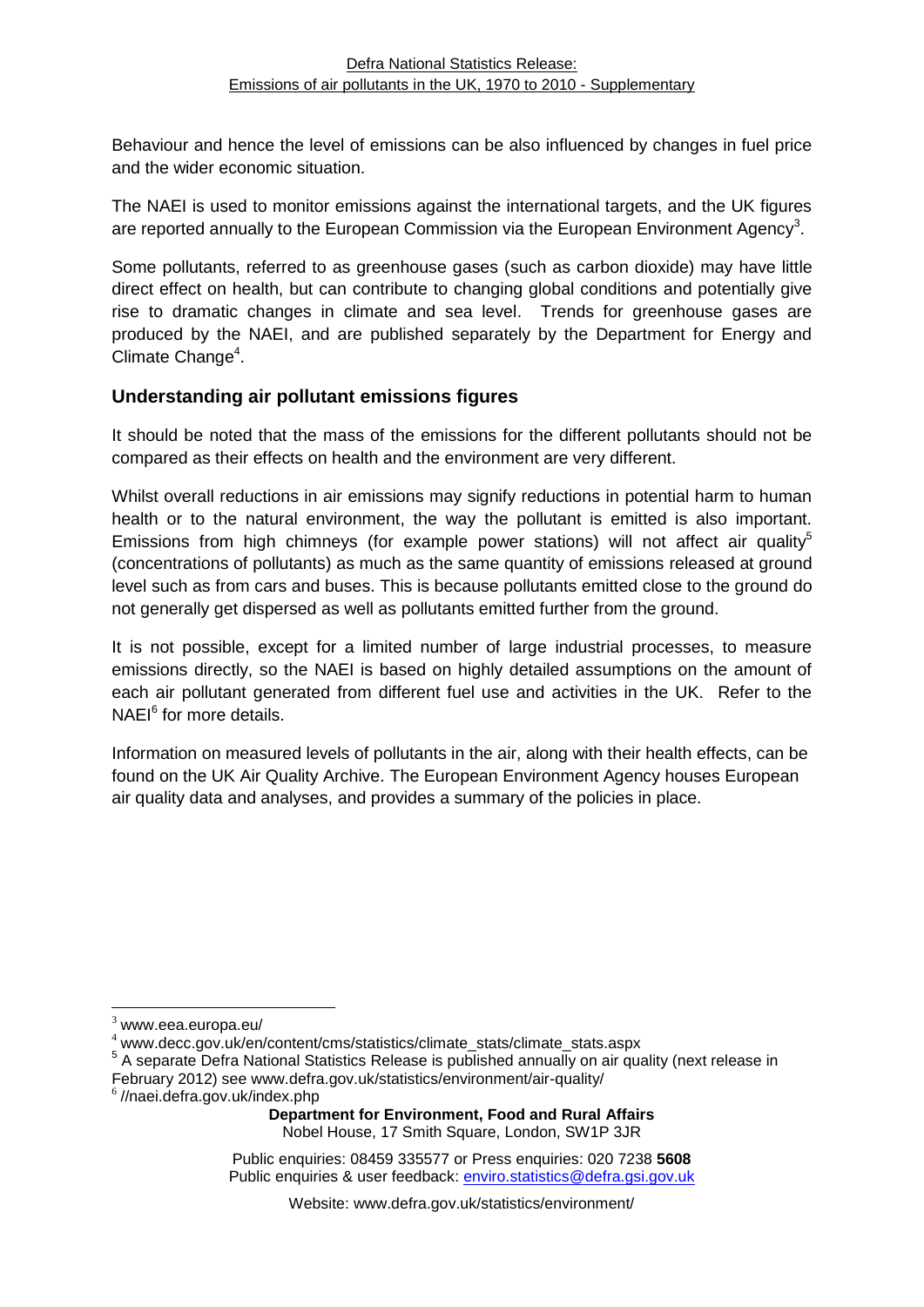#### **Emissions of pollutants covered by the UK Air Quality Strategy**

#### **Figure: Changes in emissions of pollutants covered by the UK Air quality Strategy, 1990- 2010, UK**



- Emissions of the ten pollutants and their precursors covered by the UK Air Quality Strategy have seen reductions between 1990 and 2010 ranging from 21 per cent for ammonia through to 98 per cent for lead.
- **Between 2009 and 2010, of the ten pollutants covered by the UK Air Quality Strategy, for six the level of emissions showed an improvement**, for two emissions changed little (particulates and ammonia), **and for two emissions increased by two per cent** (sulphur dioxide and polycyclic aromatic hydrocarbons).
- A decline in coal use has been an important factor in the long-term reductions of a number of pollutants, including sulphur dioxide, particulates and certain metals.
- Road transport is a significant source for a number of pollutants, including particulates and nitrogen oxides. There have however been substantial long-term reductions due to

**Department for Environment, Food and Rural Affairs** Nobel House, 17 Smith Square, London, SW1P 3JR Public enquiries: 08459 335577 or Press enquiries: 020 7238 **5608** Public enquiries & user feedback: enviro.statistics@defra.gsi.gov.uk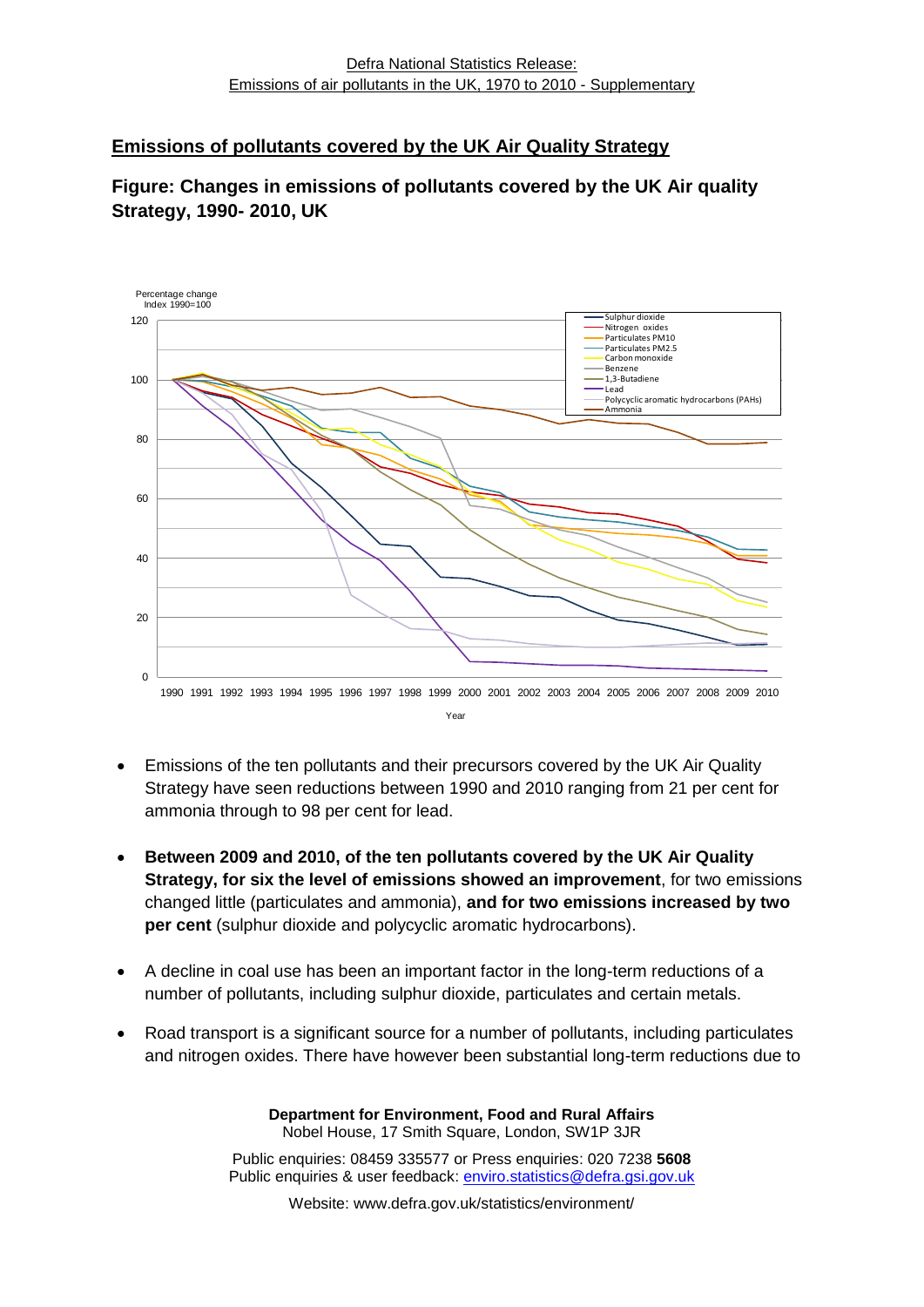measures such as introduction of catalytic converters, unleaded petrol, and reduced sulphur and benzene content in fuel.

- The largest emission sources are not necessarily the greatest contributors to poor air quality. Exposure to air pollution also depends on other factors, such as proximity of the source and the efficiency of dispersion in the atmosphere.
- Ozone is covered by the UK Air quality Strategy, but is not included here because the majority of ground-level ozone arises from reactions between precursor pollutants (NOx, NMVOCs and carbon monoxide) in the presence of sunlight over a large area. Direct emissions of ozone do not occur.
- Although ozone precursor emissions have been substantially reduced in the long-term, this is not reflected in ozone concentrations in the air (see *Air Quality Statistics in the*  UK, 1987 to 2011- *provisional<sup>7</sup>* for more information). A similar lack of an apparent link between emissions reductions and levels of ozone in the air is seen more widely in Europe.
- Historically, a reduction in livestock numbers and changes in fertiliser use led to a decline in ammonia emissions, although this is now levelling off.

**Department for Environment, Food and Rural Affairs** Nobel House, 17 Smith Square, London, SW1P 3JR 1 <sup>7</sup> http://www.defra.gov.uk/statistics/files/Air-quality-statistics-in-the-UK-1987-to-2011-Provisional.pdf

> Public enquiries: 08459 335577 or Press enquiries: 020 7238 **5608** Public enquiries & user feedback: enviro.statistics@defra.gsi.gov.uk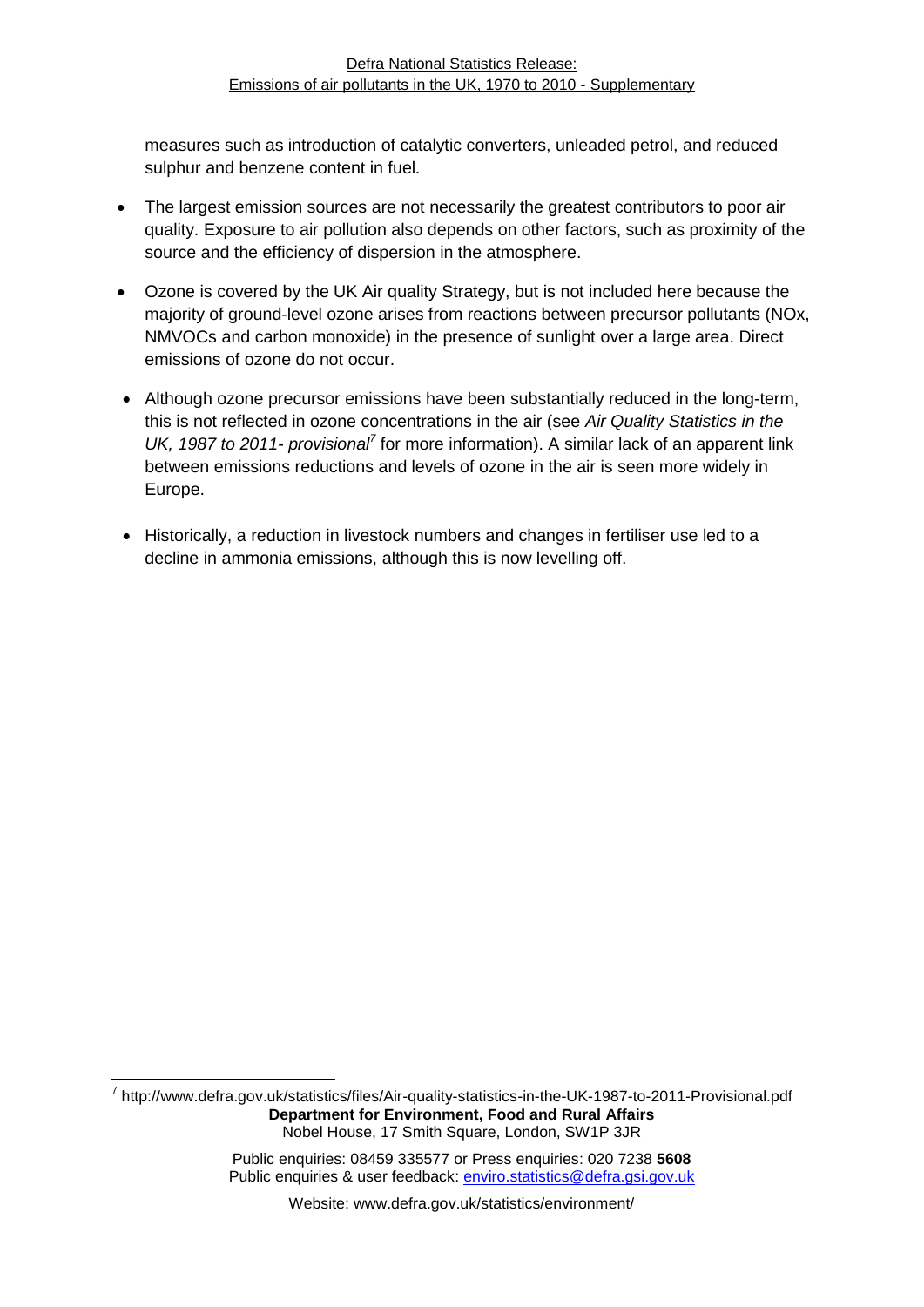#### Defra National Statistics Release: Emissions of air pollutants in the UK, 1970 to 2010 - Supplementary

#### **Table 1: Air pollutant emissions in the UK, 1970 to 2010**

| Pollutants                                                     | Units                                                                | 1970         | 1980                      | 1990  | 2000                                                    | 2001           | 2002           | 2003           | 2004            | 2005           | 2006           | 2007           | 2008           | 2009           | 2010           |        | % change  % change<br>1990-2010 2009-2010 |
|----------------------------------------------------------------|----------------------------------------------------------------------|--------------|---------------------------|-------|---------------------------------------------------------|----------------|----------------|----------------|-----------------|----------------|----------------|----------------|----------------|----------------|----------------|--------|-------------------------------------------|
|                                                                |                                                                      |              |                           |       |                                                         |                |                |                |                 |                |                |                |                |                |                |        |                                           |
|                                                                |                                                                      |              |                           |       | Pollutants covered by the UK Air Quality Strategy (AQS) |                |                |                |                 |                |                |                |                |                |                |        |                                           |
| Sulphur dioxide (SO <sub>2</sub> )                             | Kilotonnes                                                           | 6,420        | 4,780                     | 3,707 | 1,228                                                   | 1,133          | 1,014          | 992            | 832             | 706            | 665            | 586            | 491            | 397            | 406            | $-89%$ | 2%                                        |
| Nitrogen oxides (NO <sub>v</sub> )                             | Kilotonnes                                                           | 2,658        | 2.643                     | 2.885 | 1,791                                                   | 1.761          | 1,678          | 1.646          | 1.594           | 1,580          | 1,525          | 1.461          | 1,317          | 1.143          | 1.106          | $-62%$ | $-3%$                                     |
| Particulates <10um (PM <sub>10</sub> )                         | Kilotonnes                                                           | 499          | 327                       | 280   | 171                                                     | 165            | 143            | 140            | 138             | 135            | 133            | 131            | 126            | 114            | 114            | $-59%$ | 0%                                        |
| Particulates < 2.5µm (PM <sub>2.5</sub> )                      | Kilotonnes                                                           | 243          | 170                       | 156   | 100                                                     | 97             | 86             | 84             | 83              | 81             | 79             | 77             | 73             | 67             | 67             | $-57%$ | $-1%$                                     |
| Carbon monoxide                                                | Kilotonnes                                                           | 9,847        | 8,336                     | 9,087 | 5,653                                                   | 5,303          | 4,677          | 4,194          | 3,901           | 3,510          | 3,280          | 2,982          | 2,818          | 2,317          | 2,125          | $-77%$ | $-8%$                                     |
| Benzene                                                        | Kilotonnes                                                           | 31           | 28                        | 37    | 21                                                      | 21             | 20             | 18             | 18              | 16             | 15             | 14             | 12             | 10             | 9              | $-75%$ | $-10%$                                    |
| 1.3-Butadiene                                                  | Kilotonnes                                                           | 8            | 11                        | 15    | $\overline{7}$                                          | 6              | 6              | 5              | $\overline{4}$  | $\overline{4}$ | $\overline{4}$ | 3              | 3              | $\overline{2}$ | $\overline{2}$ | $-86%$ | $-10%$                                    |
| Lead                                                           | tonnes                                                               | 7,471        | 8,289                     | 2,887 | 149                                                     | 142            | 132            | 116            | 118             | 107            | 88             | 79             | 73             | 63             | 59             | -98%   | $-6%$                                     |
| Polycyclic aromatic<br>hydrocarbons (PAHs)                     | tonnes                                                               |              | Not reported Not reported | 5.508 | 707                                                     | 683            | 611            | 580            | 554             | 548            | 577            | 607            | 631            | 610            | 622            | $-89%$ | 2%                                        |
| Ammonia (NH <sub>2</sub> ) <sup>1</sup>                        | Kilotonnes                                                           | Not reported | 363                       | 360   | 328                                                     | 324            | 317            | 307            | 312             | 307            | 307            | 296            | 283            | 283            | 284            | $-21%$ | 0%                                        |
|                                                                | Metals not covered by the UK AQS                                     |              |                           |       |                                                         |                |                |                |                 |                |                |                |                |                |                |        |                                           |
| Arsenic                                                        | tonnes                                                               | 79           | 54                        | 46    | 20                                                      | 17             | 15             | 15             | 14              | 14             | 14             | 14             | 14             | 13             | 13             | $-71%$ | $-1%$                                     |
| Cadmium                                                        | tonnes                                                               | 36           | 26                        | 23    | 6                                                       | 5              | 5              | 3              | $\overline{4}$  | $\overline{4}$ | $\overline{4}$ | 3              | 3              | $\overline{2}$ | $\overline{2}$ | $-90%$ | 3%                                        |
| Chrominum                                                      | tonnes                                                               | 240          | 183                       | 159   | 74                                                      | 54             | 42             | 41             | 39              | 37             | 34             | 30             | 29             | 27             | 26             | $-83%$ | $-2%$                                     |
| Copper                                                         | tonnes                                                               | 217          | 158                       | 142   | 81                                                      | 70             | 64             | 67             | 65              | 61             | 60             | 59             | 59             | 50             | 51             | $-64%$ | 2%                                        |
| Mercury                                                        | tonnes                                                               | 63           | 43                        | 38    | 8                                                       | 8              | $\overline{7}$ | $\overline{7}$ | $\overline{7}$  | $\overline{7}$ | $\overline{7}$ | $\overline{7}$ | $\overline{7}$ | $\overline{7}$ | 6              | $-83%$ | $-15%$                                    |
| Nickel                                                         | tonnes                                                               | 913          | 492                       | 321   | 167                                                     | 169            | 132            | 122            | 126             | 128            | 118            | 109            | 114            | 81             | 79             | $-75%$ | $-3%$                                     |
| Selenium                                                       | tonnes                                                               | 94           | 90                        | 82    | 38                                                      | 38             | 33             | 34             | 40              | 41             | 38             | 35             | 36             | 31             | 32             | $-61%$ | 2%                                        |
| Zinc                                                           | tonnes                                                               | 1.488        | 1.013                     | 982   | 620                                                     | 582            | 535            | 459            | 465             | 418            | 388            | 396            | 368            | 342            | 355            | $-64%$ | 4%                                        |
| Persistent Organic Pollutants (POPs) not covered by the UK AQS |                                                                      |              |                           |       |                                                         |                |                |                |                 |                |                |                |                |                |                |        |                                           |
| Lindane (Gamma HCH)                                            | tonnes                                                               | Not reported | Not reported              | 99    | 33                                                      | 29             | 22             | 19             | 17              | 14             | 13             | 11             | 10             | 9              | 8              | $-92%$ | $-12%$                                    |
| Pentachlorophenol (PCP)                                        | tonnes                                                               | Not reported | Not reported              | 751   | 605                                                     | 576            | 541            | 508            | 476             | 451            | 427            | 404            | 383            | 363            | 343            | $-54%$ | $-5%$                                     |
| Hexachlorobenzene (HCB)                                        | kilograms                                                            | Not reported | Not reported              | 3170  | 80                                                      | 70             | 66             | 64             | 75              | 71             | 66             | 62             | 58             | 32             | 32             | $-99%$ | 3%                                        |
| Polychlorinated Biphenyl<br>(PCB)                              | kilograms                                                            | Not reported | Not reported              | 6626  | 1334                                                    | 1269           | 1182           | 1149           | 1119            | 1058           | 1003           | 962            | 913            | 817            | 800            | $-88%$ | $-2%$                                     |
| Dioxins and furans                                             | grams<br><b>International Toxic</b><br>Equivalent (TEQ) <sup>2</sup> | Not reported | Not reported              | 1037  | 238                                                     | 231            | 215            | 217            | 237             | 207            | 190            | 169            | 172            | 163            | 186            | $-82%$ | 14%                                       |
|                                                                |                                                                      |              |                           |       | Other pollutants not covered by the UK AQS              |                |                |                |                 |                |                |                |                |                |                |        |                                           |
| Non-methane volatile organic<br>compounds (NMVOCs)             | Kilotonnes                                                           | 2,010        | 2,247                     | 2,762 | 1,586                                                   | 1.481          | 1,389          | 1,260          | 1,163           | 1,088          | 1,039          | 1,002          | 922            | 822            | 789            | $-71%$ | $-4%$                                     |
| Hydrogen chloride                                              | Kilotonnes                                                           | 333          | 306                       | 270   | 82                                                      | 69             | 43             | 39             | 28              | 19             | 17             | 14             | 12             | 11             | 12             | $-96%$ | 4%                                        |
| Hydrogen fluoride                                              | Kilotonnes                                                           | 14           | 11                        | 10    | 4                                                       | $\overline{4}$ | 5              | 5              | $5\overline{5}$ | 5              | 5              | 5              | 4              | 3              | 3              | $-71%$ | 1%                                        |
|                                                                |                                                                      |              |                           |       |                                                         |                |                |                |                 |                |                |                |                |                |                |        |                                           |

#### **Notes**

1. Toxic Equivalent (TEQ) is a more appropriate measure than the total grams, as it reflects the toxicity of mixtures of compounds.

**Department for Environment, Food and Rural Affairs**

Nobel House, 17 Smith Square, London, SW1P 3JR

Public enquiries: 08459 335577 or Press enquiries: 020 7238 **5608** Public enquiries & user feedback: enviro.statistics@defra.gsi.gov.uk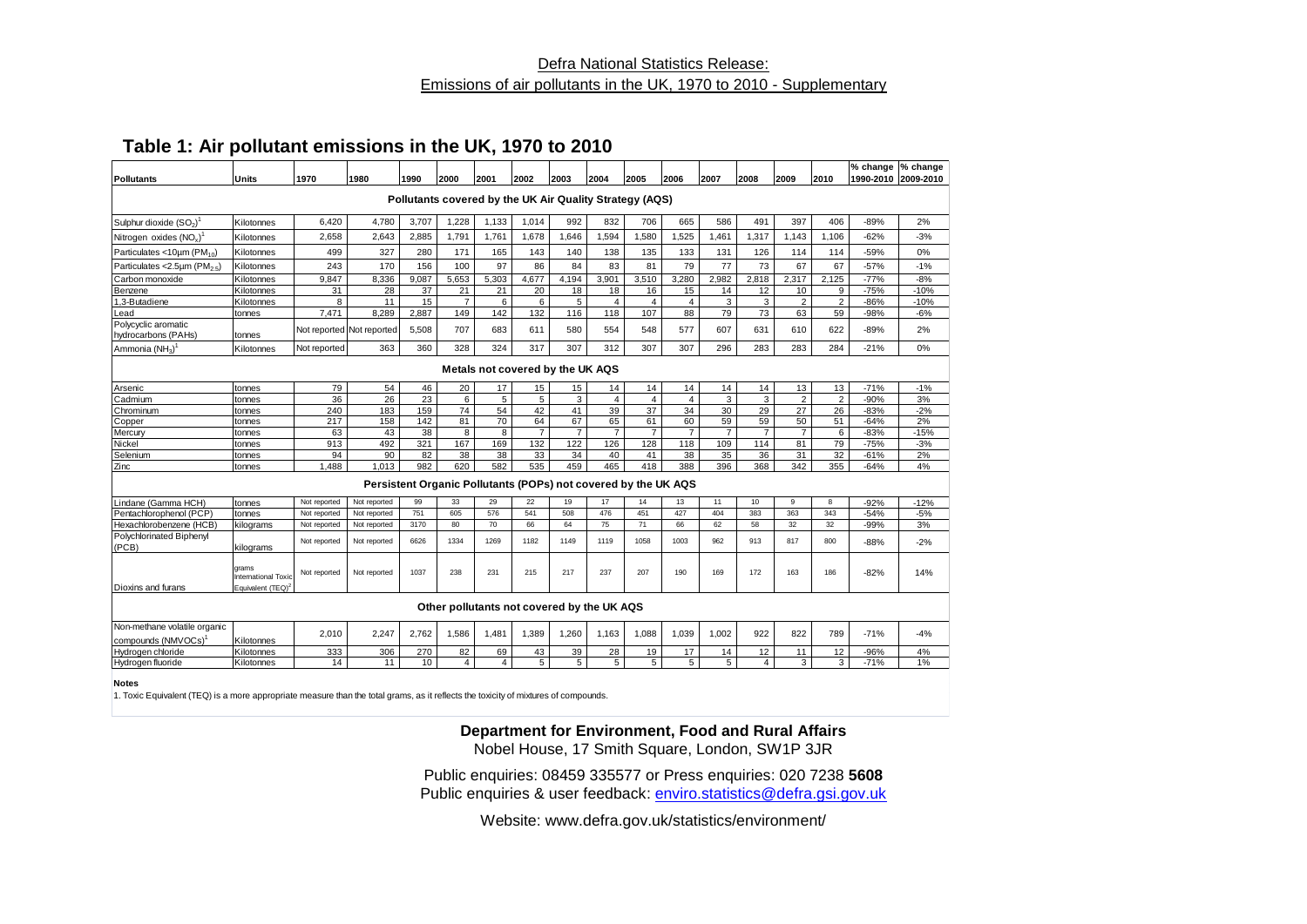- **Emissions of eight metals** (which are not covered by the UK Air Quality Strategy) **have seen improvements** with reductions between 1990 and 2010 ranging from 61 per cent for selenium through to 90 per cent for cadmium.
- Between 2009 and 2010, emissions of arsenic, chrominum, mercury and nickel showed an improvement while emissions of cadmium, copper, selenium and zinc increased but not sufficiently to exceed levels in 2008 or earlier.
- **Emissions of five persistent organic pollutants** (which are not covered by the UK Air Quality Strategy) **have seen improvements** with reductions between 1990 and 2010 ranging from 55 per cent for pentachlorophenol to 99 per cent for hexachlorobenzene.
- Between 2009 and 2010 there was an improvement in emissions for three persistent organic pollutants, whilst hexachlorobenzene (HCB) and dioxins and furans increased by three and 14 per cent respectively.

#### **A National Statistics publication**

**National Statistics are produced to high professional standards set out in the Code of Practice for Official Statistics. They undergo regular quality assurance reviews to ensure they meet customer needs.**

**Responsible Defra statistician: Stephen Hall**

#### **Main notes**

- 1. The statistics presented are calculated from the National Atmospheric Emissions Inventory (NAEI), produced for Defra and the Devolved Administrations by AEA Technology. A full report will be published later in the year, including detailed methodology. For further information on the inventory see the NAEI web site.
- 2. Some changes have been made in the 2010 NAEI estimates for Nitrogen Oxides emissions from UK road transport due to changes in emission factors and fleet composition data. Changes in emission factors from road transport result from changes in exhaust emission factors in light of new evidence on the emission performance of certain vehicle types under real world driving conditions.Changes in fleet composition data occurred following analysis of DfT's Automatic Number Plate

**Department for Environment, Food and Rural Affairs** Nobel House, 17 Smith Square, London, SW1P 3JR

Public enquiries: 08459 335577 or Press enquiries: 020 7238 **5608** Public enquiries & user feedback: enviro.statistics@defra.gsi.gov.uk